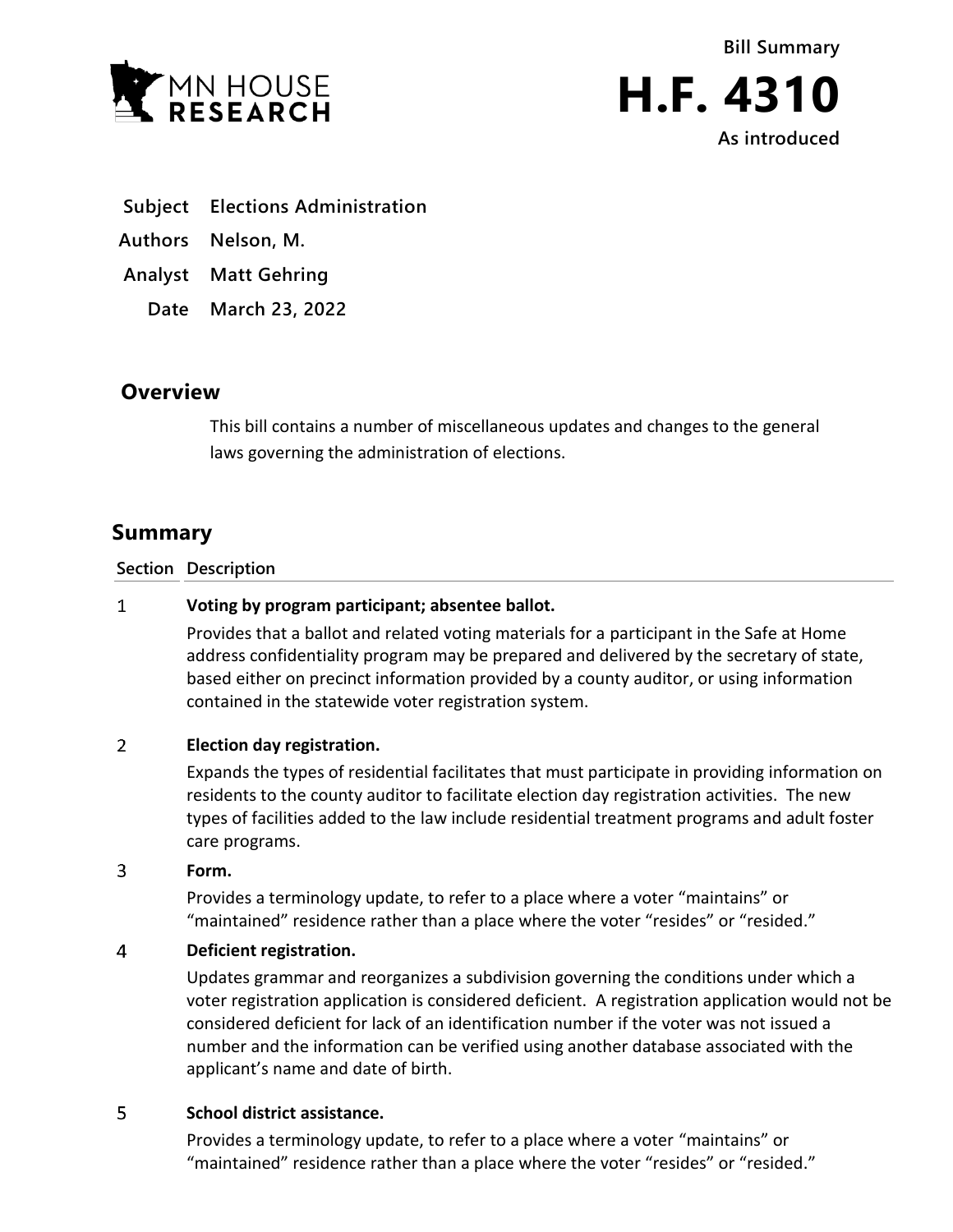#### 6 **Moved within state.**

Provides a terminology update, to refer to a place where a voter "maintains" or "maintained" residence rather than a place where the voter "resides" or "resided."

#### $\overline{7}$ **Use of change of address system.**

Provides a terminology update, to refer to a place where a voter "maintains" or "maintained" residence rather than a place where the voter "resides" or "resided."

#### 8 **Forms.**

Provides a terminology update, to refer to a place where a voter "maintains" or "maintained" residence rather than a place where the voter "resides" or "resided."

#### 9 **Technology requirements.**

Provides a terminology update, to refer to a place where a voter "maintains" or "maintained" residence rather than a place where the voter "resides" or "resided."

#### 10 **Eligible voters.**

Provides a terminology update, to refer to a place where a voter "maintains" or "maintained" residence rather than a place where the voter "resides" or "resided."

#### 11 **Utility worker.**

Defines the term "utility worker" for purposes of the state's absentee voting laws. This definition is used in the following section, granting certain absentee voting rights to workers deployed during the voting period for an election.

#### 12 **Emergency response providers.**

Authorizes trained or certified emergency response providers and utility workers to vote by absentee ballot, if deployed during the absentee voting period or on election day.

## -14 **Location; timing (absentee ballot polling locations).**

Reorganizes language related to the designation of in-person absentee ballot polling places. The requirements for these designations remain unchanged.

## 15 **Generally.**

Permits local elections officials to engage in absentee voting activities in state veterans homes and in certain shelters for battered women, in the same manner as permitted in hospitals and other health care facilities.

## 16 **Indefinite residence outside United States.**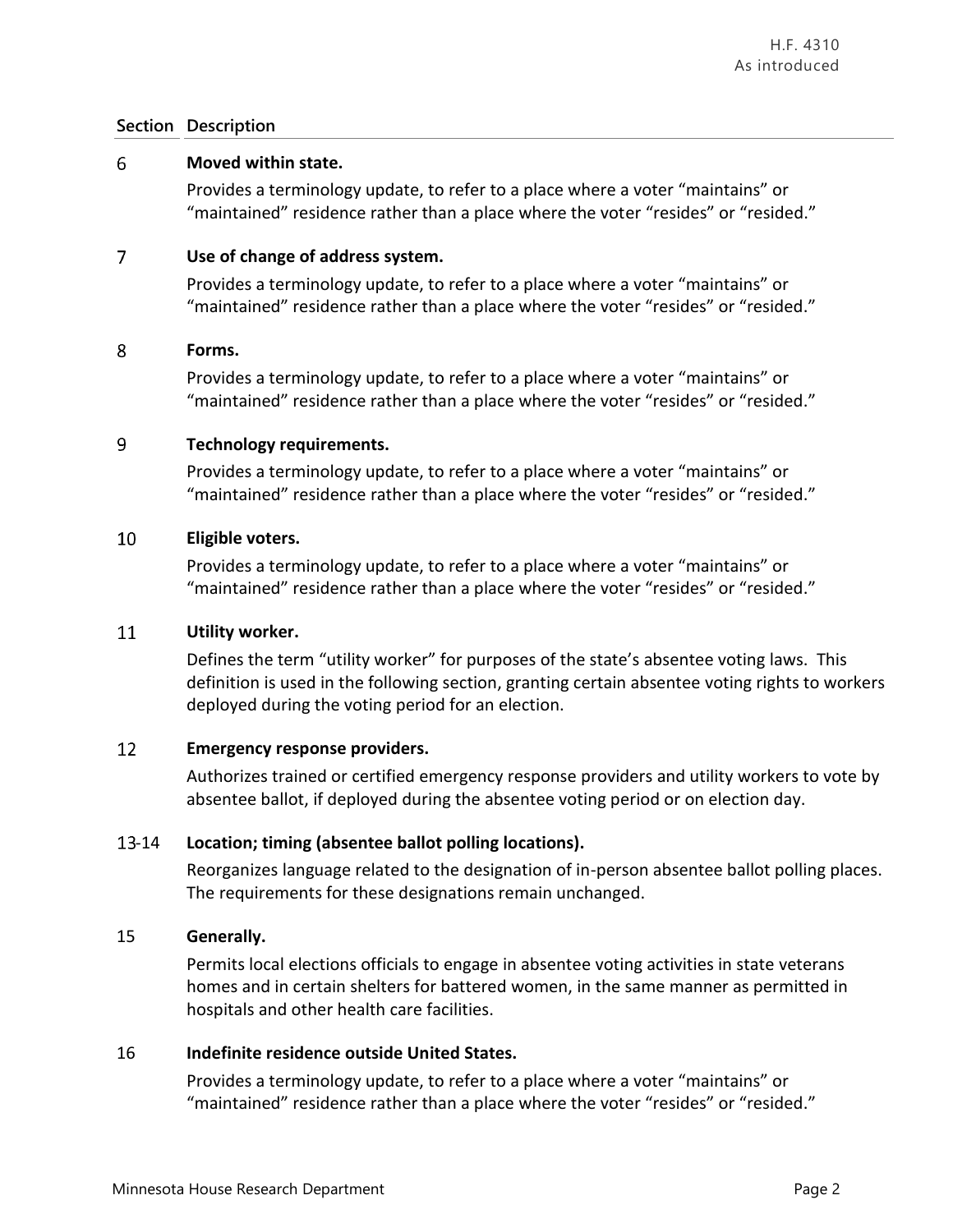## 17 **State and local offices.**

Provides a terminology update, to refer to a place where a voter "maintains" or "maintained" residence rather than a place where the voter "resides" or "resided."

## 18 **Candidates in state and county general elections.**

Provides a terminology update, to refer to a place where a voter "maintains" or "maintained" residence rather than a place where the voter "resides" or "resided."

## 19 **Candidates for federal office.**

Provides that the existing law establishing procedure for filling a vacancy in nomination for an office (for example, due to the death of a candidate prior to an election) do not apply to candidates for election to a federal office.

## 20 **Authority; location.**

Modifies standards for when a local government must adopt an ordinance or resolution designating a polling place for each precinct. Rather than requiring an ordinance or resolution every year, a local government would only be required to adopt an ordinance or resolution if a polling place has changed.

Additional conforming changes are included.

## 21 **High school students.**

Provides a terminology update, to refer to a place where a voter "maintains" or "maintained" residence rather than a place where the voter "resides" or "resided."

## 22 **Appointing authority; powers and duties.**

Provides a terminology update, to refer to a place where a voter "maintains" or "maintained" residence rather than a place where the voter "resides" or "resided."

## 23 **Authorization.**

Authorizes the option of mail balloting for all towns, and all cities with fewer than 400 registered voters, regardless of their geographic location in the state. Under current law, these towns and cities are only eligible if they are located outside of a metropolitan area county.

## 24 **Procedure.**

Provides a terminology update, to refer to a place where a voter "maintains" or "maintained" residence rather than a place where the voter "resides" or "resided."

## 25 **Mail elections; questions.**

Authorizes a mail election ballot to include both a question and candidates for office, if there are overlapping municipal and school district jurisdictions and one of those jurisdictions has a question on the ballot. Current law prohibits offices from appearing on the ballot at a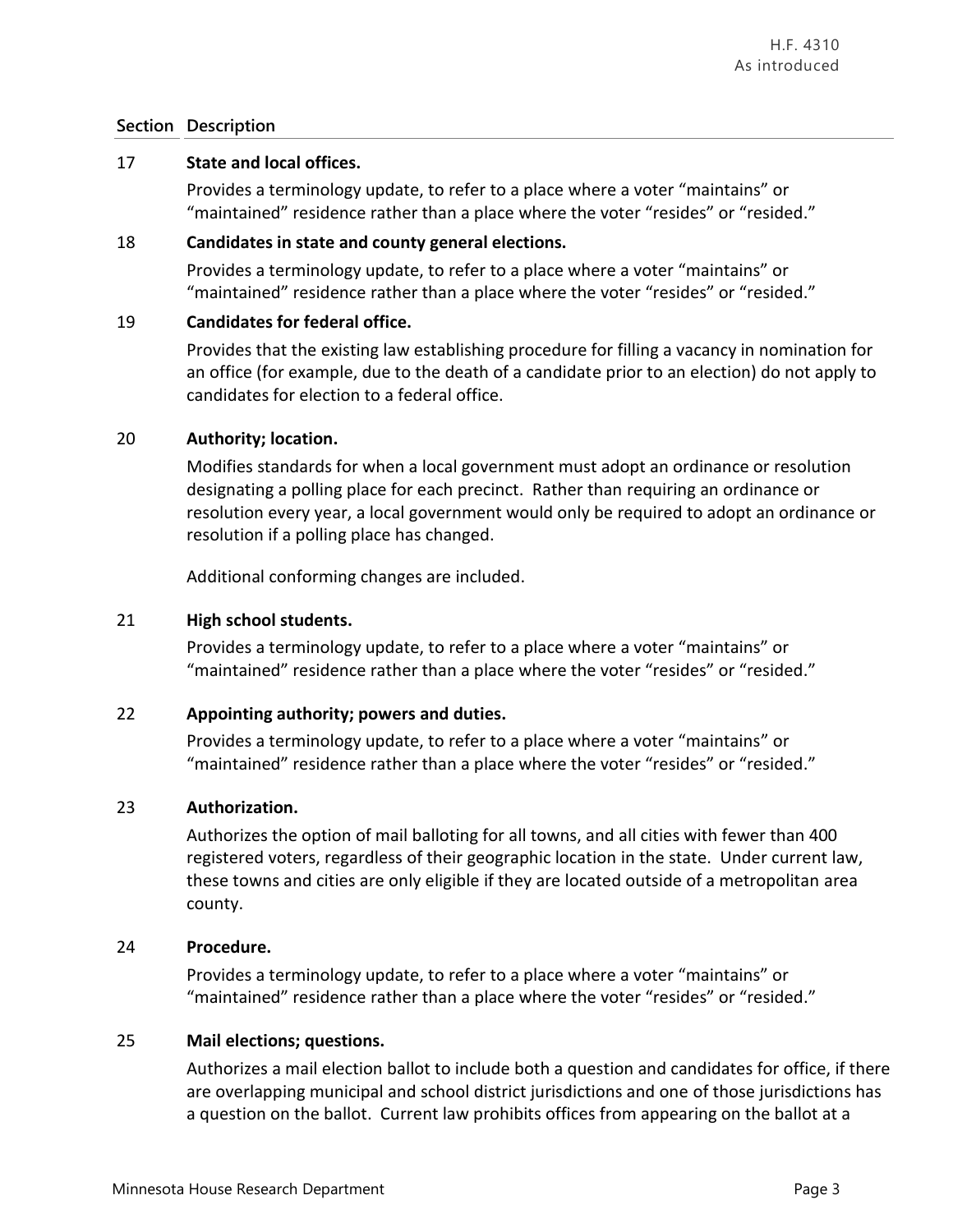mail-only special election conducted for the purpose of submitting a ballot question to the voters.

### 26 **Physical assistance in marking ballots.**

Eliminates the three-person limit on the number of voters a person can assist on election day. This limit was the subject of a consent decree and an order of the Minnesota Supreme Court in 2020.

### 27 **State canvass.**

Provides an explicit requirement that the State Canvassing Board declare the election of candidates for state and county office after the canvass is complete.

### 28-30 **Special election timeline; legislative vacancies.**

Extends the period for conducting a special election to fill a vacant legislative seat by two weeks, in cases where an expedited process is required in order to allow the person elected to be seated quickly for a legislative session.

A reorganization of language related to elections held immediately preceding or after a holiday, including an extension of these requirements to cover special primary elections, is also included.

### 31 **Nominating petitions; cities of the first class.**

Provides a terminology update, to refer to a place where a voter "maintains" or "maintained" residence rather than a place where the voter "resides" or "resided."

## 32 **School District Canvassing Board.**

Provides a terminology update, to refer to a place where a voter "maintains" or "maintained" residence rather than a place where the voter "resides" or "resided."

### 33 **Board elections.**

Provides a terminology update, to refer to a place where a voter "maintains" or "maintained" residence rather than a place where the voter "resides" or "resided."

## 34 **Conducting presidential nomination primary.**

Clarifies that voters voting under the Safe at Home address confidentiality program procedures must be permitted to cast a ballot using those procedures at the presidential nomination primary.

### 35 **Notice filed with court.**